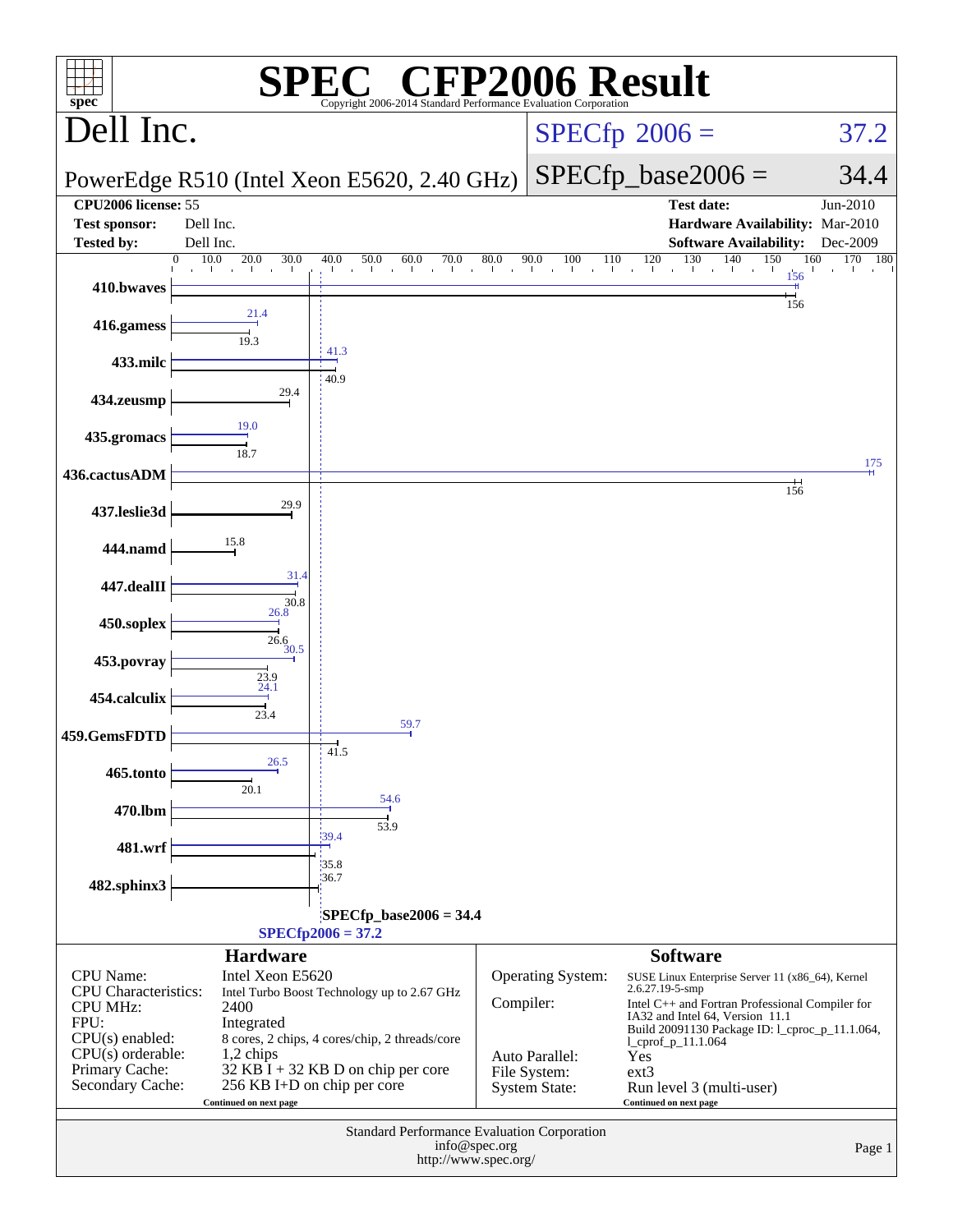| <b>SPEC CFP2006 Result</b><br>TI L<br>spec <sup>®</sup><br>Copyright 2006-2014 Standard Performance Evaluation Corporation |                                                                       |                          |                |             |                                                           |       |                   |                |                |                               |                |              |
|----------------------------------------------------------------------------------------------------------------------------|-----------------------------------------------------------------------|--------------------------|----------------|-------------|-----------------------------------------------------------|-------|-------------------|----------------|----------------|-------------------------------|----------------|--------------|
| Dell Inc.                                                                                                                  |                                                                       |                          |                |             |                                                           |       |                   | $SPECfp2006 =$ |                |                               |                | 37.2         |
| $SPECfp\_base2006 =$<br>PowerEdge R510 (Intel Xeon E5620, 2.40 GHz)                                                        |                                                                       |                          |                |             |                                                           |       | 34.4              |                |                |                               |                |              |
| <b>CPU2006</b> license: 55                                                                                                 |                                                                       |                          |                |             |                                                           |       | <b>Test date:</b> |                |                | $Jun-2010$                    |                |              |
| <b>Test sponsor:</b><br>Dell Inc.<br><b>Hardware Availability: Mar-2010</b>                                                |                                                                       |                          |                |             |                                                           |       |                   |                |                |                               |                |              |
| <b>Tested by:</b>                                                                                                          | Dell Inc.                                                             |                          |                |             |                                                           |       |                   |                |                | <b>Software Availability:</b> |                | Dec-2009     |
| L <sub>3</sub> Cache:<br>12 MB I+D on chip per chip                                                                        |                                                                       |                          |                |             | <b>Base Pointers:</b><br>64-bit                           |       |                   |                |                |                               |                |              |
| Memory:                                                                                                                    | Other Cache:<br>None<br>24 GB (6 x 4 GB DDR3-1333 DR RDIMM, CL9, ECC, |                          |                |             | Peak Pointers:<br>$32/64$ -bit<br>Other Software:<br>None |       |                   |                |                |                               |                |              |
|                                                                                                                            |                                                                       | downclocked to 1066 MHz) |                |             |                                                           |       |                   |                |                |                               |                |              |
| Disk Subsystem:<br>1 x 146 GB 15000 RPM SAS<br>Other Hardware:<br>None                                                     |                                                                       |                          |                |             |                                                           |       |                   |                |                |                               |                |              |
| <b>Results Table</b>                                                                                                       |                                                                       |                          |                |             |                                                           |       |                   |                |                |                               |                |              |
|                                                                                                                            |                                                                       |                          |                | <b>Base</b> |                                                           |       |                   |                | <b>Peak</b>    |                               |                |              |
| <b>Benchmark</b>                                                                                                           | <b>Seconds</b>                                                        | Ratio                    | <b>Seconds</b> | Ratio       | <b>Seconds</b>                                            | Ratio | <b>Seconds</b>    | <b>Ratio</b>   | <b>Seconds</b> | <b>Ratio</b>                  | <b>Seconds</b> | <b>Ratio</b> |
| 410.bwayes                                                                                                                 | 88.7                                                                  | 153                      | 87.3           | 156         | 87.3                                                      | 156   | 86.9              | 156            | 87.3           | 156                           | 87.3           | 156          |
| 416.gamess                                                                                                                 | 1016                                                                  | 19.3                     | 1016           | 19.3        | 1016                                                      | 19.3  | 914               | 21.4           | 916            | 21.4                          | 914            | 21.4         |
| 433.milc                                                                                                                   | 225                                                                   | 40.9                     | 225            | 40.9        | 224                                                       | 40.9  | 222               | 41.3           | 222            | 41.4                          | 222            | 41.3         |
| 434.zeusmp                                                                                                                 | 309                                                                   | 29.5                     | 309            | 29.4        | 309                                                       | 29.4  | 309               | 29.5           | 309            | 29.4                          | 309            | 29.4         |
| 435.gromacs                                                                                                                | 382                                                                   | 18.7                     | 382            | 18.7        | 384                                                       | 18.6  | 376               | 19.0           | 376            | <b>19.0</b>                   | 378            | 18.9         |
| 436.cactusADM                                                                                                              | 76.0                                                                  | 157                      | 76.8           | 156         | 76.8                                                      | 156   | 68.2              | 175            | 68.2           | 175                           | 68.6           | 174          |
| 437.leslie3d                                                                                                               | 313                                                                   | 30.1                     | 315            | 29.9        | 316                                                       | 29.8  | 313               | 30.1           | 315            | 29.9                          | 316            | 29.8         |
| 444.namd                                                                                                                   | 509                                                                   | 15.8                     | 508            | 15.8        | 509                                                       | 15.8  | 509               | 15.8           | 508            | 15.8                          | 509            | 15.8         |
| 447.dealII                                                                                                                 | 371                                                                   | 30.8                     | 371            | 30.8        | 371                                                       | 30.8  | 364               | 31.5           | 364            | 31.4                          | 364            | 31.4         |
| 450.soplex                                                                                                                 | 314                                                                   | 26.6                     | 315            | 26.4        | 313                                                       | 26.6  | 311               | 26.8           | 312            | 26.8                          | 312            | 26.7         |
| 453.povray                                                                                                                 | 223                                                                   | 23.9                     | 222            | 23.9        | 222                                                       | 23.9  | 173               | 30.7           | 174            | 30.5                          | 175            | 30.4         |
| 454.calculix                                                                                                               | 352                                                                   | 23.4                     | 353            | 23.3        | 352                                                       | 23.4  | 341               | 24.2           | 342            | 24.1                          | 342            | 24.1         |
| 459.GemsFDTD                                                                                                               | 256                                                                   | 41.5                     | 256            | 41.4        | 256                                                       | 41.5  | 178               | 59.5           | 178            | 59.7                          | 178            | 59.7         |
| 465.tonto                                                                                                                  | 491                                                                   | 20.0                     | 490            | 20.1        | 491                                                       | 20.1  | 371               | 26.5           | 371            | 26.5                          | 373            | 26.4         |
| 470.lbm                                                                                                                    | 255                                                                   | 53.9                     | 255            | 53.9        | 254                                                       | 54.0  | 252               | 54.6           | 251            | 54.7                          | 252            | 54.5         |
| 481.wrf                                                                                                                    | 312                                                                   | 35.8                     | 312            | 35.8        | 312                                                       | 35.8  | 283               | 39.4           | 283            | 39.4                          | 284            | 39.4         |
| 482.sphinx3                                                                                                                | 532                                                                   | 36.7                     | 533            | 36.6        | 532                                                       | 36.7  | 532               | 36.7           | 533            | 36.6                          | 532            | 36.7         |

Results appear in the [order in which they were run.](http://www.spec.org/auto/cpu2006/Docs/result-fields.html#RunOrder) Bold underlined text [indicates a median measurement.](http://www.spec.org/auto/cpu2006/Docs/result-fields.html#Median)

#### **[Operating System Notes](http://www.spec.org/auto/cpu2006/Docs/result-fields.html#OperatingSystemNotes)**

'ulimit -s unlimited' was used to set the stacksize to unlimited prior to run

#### **[Platform Notes](http://www.spec.org/auto/cpu2006/Docs/result-fields.html#PlatformNotes)**

 BIOS Settings: Power Management = Maximum Performance (Default = Active Power Controller) Data Reuse = Disabled (Default = Enabled)

#### **[General Notes](http://www.spec.org/auto/cpu2006/Docs/result-fields.html#GeneralNotes)**

 OMP\_NUM\_THREADS set to number of cores KMP\_AFFINITY set to granularity=fine,scatter KMP\_STACKSIZE set to 200M

Continued on next page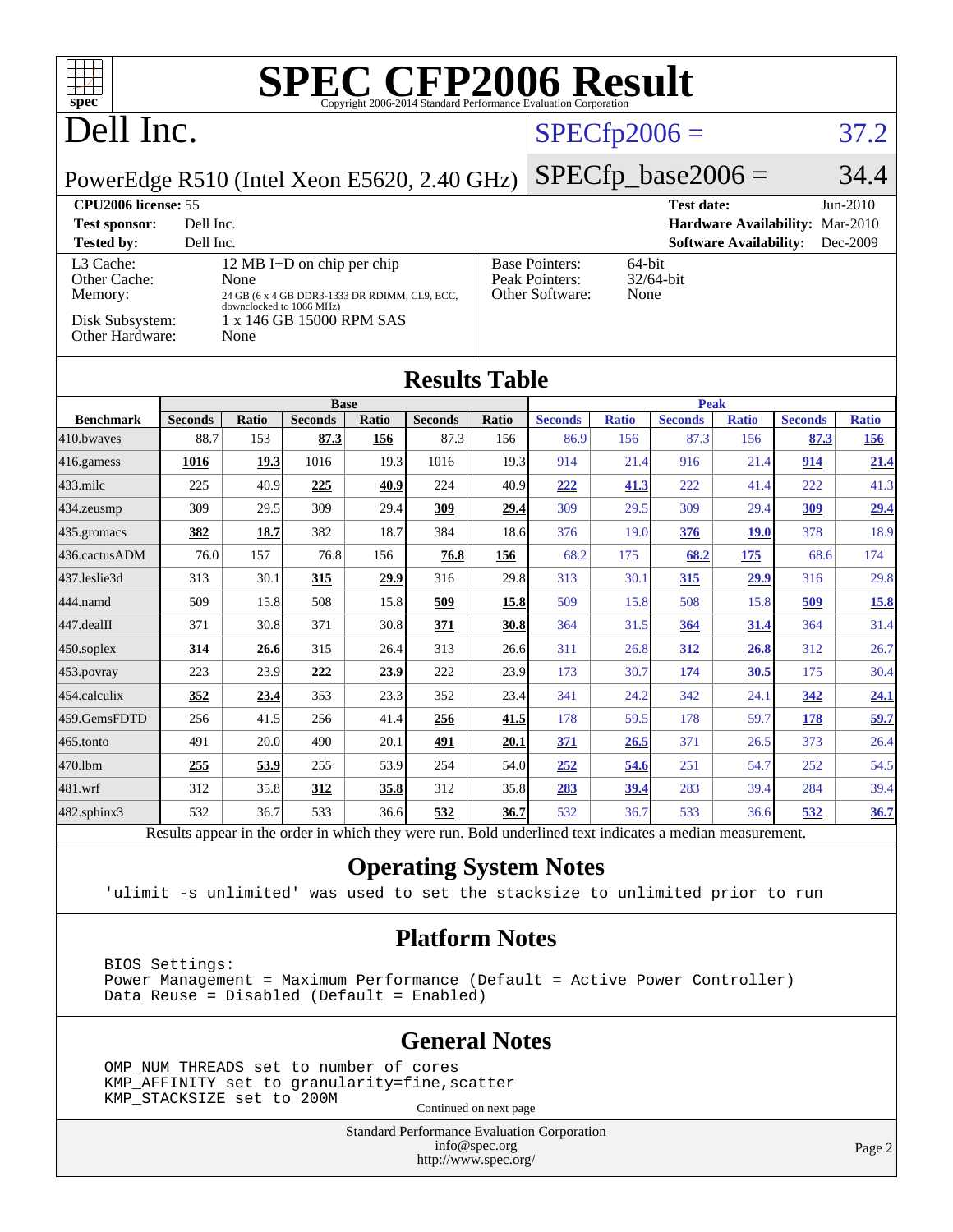

# **[SPEC CFP2006 Result](http://www.spec.org/auto/cpu2006/Docs/result-fields.html#SPECCFP2006Result)**

# Dell Inc.

 $SPECTp2006 = 37.2$ 

PowerEdge R510 (Intel Xeon E5620, 2.40 GHz)  $SPECfp\_base2006 = 34.4$ 

**[CPU2006 license:](http://www.spec.org/auto/cpu2006/Docs/result-fields.html#CPU2006license)** 55 **[Test date:](http://www.spec.org/auto/cpu2006/Docs/result-fields.html#Testdate)** Jun-2010 **[Test sponsor:](http://www.spec.org/auto/cpu2006/Docs/result-fields.html#Testsponsor)** Dell Inc. **[Hardware Availability:](http://www.spec.org/auto/cpu2006/Docs/result-fields.html#HardwareAvailability)** Mar-2010 **[Tested by:](http://www.spec.org/auto/cpu2006/Docs/result-fields.html#Testedby)** Dell Inc. **[Software Availability:](http://www.spec.org/auto/cpu2006/Docs/result-fields.html#SoftwareAvailability)** Dec-2009

#### **[General Notes \(Continued\)](http://www.spec.org/auto/cpu2006/Docs/result-fields.html#GeneralNotes)**

The Dell PowerEdge R510 and

 the Bull NovaScale R450 F2 models are electronically equivalent. The results have been measured on a Dell PowerEdge R510 model.

#### **[Base Compiler Invocation](http://www.spec.org/auto/cpu2006/Docs/result-fields.html#BaseCompilerInvocation)**

[C benchmarks](http://www.spec.org/auto/cpu2006/Docs/result-fields.html#Cbenchmarks):  $-m64$ 

[C++ benchmarks:](http://www.spec.org/auto/cpu2006/Docs/result-fields.html#CXXbenchmarks) [icpc -m64](http://www.spec.org/cpu2006/results/res2010q3/cpu2006-20100913-13219.flags.html#user_CXXbase_intel_icpc_64bit_bedb90c1146cab66620883ef4f41a67e)

[Fortran benchmarks](http://www.spec.org/auto/cpu2006/Docs/result-fields.html#Fortranbenchmarks): [ifort -m64](http://www.spec.org/cpu2006/results/res2010q3/cpu2006-20100913-13219.flags.html#user_FCbase_intel_ifort_64bit_ee9d0fb25645d0210d97eb0527dcc06e)

[Benchmarks using both Fortran and C](http://www.spec.org/auto/cpu2006/Docs/result-fields.html#BenchmarksusingbothFortranandC): [icc -m64](http://www.spec.org/cpu2006/results/res2010q3/cpu2006-20100913-13219.flags.html#user_CC_FCbase_intel_icc_64bit_0b7121f5ab7cfabee23d88897260401c) [ifort -m64](http://www.spec.org/cpu2006/results/res2010q3/cpu2006-20100913-13219.flags.html#user_CC_FCbase_intel_ifort_64bit_ee9d0fb25645d0210d97eb0527dcc06e)

#### **[Base Portability Flags](http://www.spec.org/auto/cpu2006/Docs/result-fields.html#BasePortabilityFlags)**

| 410.bwaves: -DSPEC CPU LP64<br>416.gamess: -DSPEC_CPU_LP64<br>433.milc: -DSPEC CPU LP64<br>434.zeusmp: -DSPEC_CPU_LP64<br>435.gromacs: -DSPEC_CPU_LP64 -nofor_main<br>436.cactusADM: -DSPEC CPU LP64 -nofor main<br>437.leslie3d: -DSPEC CPU LP64<br>444.namd: -DSPEC CPU LP64<br>447.dealII: -DSPEC CPU LP64 |                                                                |
|---------------------------------------------------------------------------------------------------------------------------------------------------------------------------------------------------------------------------------------------------------------------------------------------------------------|----------------------------------------------------------------|
| 450.soplex: -DSPEC_CPU_LP64<br>453.povray: -DSPEC_CPU_LP64<br>454.calculix: - DSPEC CPU LP64 - nofor main<br>459. GemsFDTD: - DSPEC CPU LP64<br>465.tonto: - DSPEC CPU LP64                                                                                                                                   |                                                                |
| 470.1bm: - DSPEC CPU LP64<br>482.sphinx3: -DSPEC_CPU_LP64                                                                                                                                                                                                                                                     | 481.wrf: -DSPEC CPU_LP64 -DSPEC_CPU_CASE_FLAG -DSPEC_CPU_LINUX |

#### **[Base Optimization Flags](http://www.spec.org/auto/cpu2006/Docs/result-fields.html#BaseOptimizationFlags)**

[C benchmarks](http://www.spec.org/auto/cpu2006/Docs/result-fields.html#Cbenchmarks): [-xSSE4.2](http://www.spec.org/cpu2006/results/res2010q3/cpu2006-20100913-13219.flags.html#user_CCbase_f-xSSE42_f91528193cf0b216347adb8b939d4107) [-ipo](http://www.spec.org/cpu2006/results/res2010q3/cpu2006-20100913-13219.flags.html#user_CCbase_f-ipo) [-O3](http://www.spec.org/cpu2006/results/res2010q3/cpu2006-20100913-13219.flags.html#user_CCbase_f-O3) [-no-prec-div](http://www.spec.org/cpu2006/results/res2010q3/cpu2006-20100913-13219.flags.html#user_CCbase_f-no-prec-div) [-static](http://www.spec.org/cpu2006/results/res2010q3/cpu2006-20100913-13219.flags.html#user_CCbase_f-static) [-parallel](http://www.spec.org/cpu2006/results/res2010q3/cpu2006-20100913-13219.flags.html#user_CCbase_f-parallel) [-opt-prefetch](http://www.spec.org/cpu2006/results/res2010q3/cpu2006-20100913-13219.flags.html#user_CCbase_f-opt-prefetch)

[C++ benchmarks:](http://www.spec.org/auto/cpu2006/Docs/result-fields.html#CXXbenchmarks) [-xSSE4.2](http://www.spec.org/cpu2006/results/res2010q3/cpu2006-20100913-13219.flags.html#user_CXXbase_f-xSSE42_f91528193cf0b216347adb8b939d4107) [-ipo](http://www.spec.org/cpu2006/results/res2010q3/cpu2006-20100913-13219.flags.html#user_CXXbase_f-ipo) [-O3](http://www.spec.org/cpu2006/results/res2010q3/cpu2006-20100913-13219.flags.html#user_CXXbase_f-O3) [-no-prec-div](http://www.spec.org/cpu2006/results/res2010q3/cpu2006-20100913-13219.flags.html#user_CXXbase_f-no-prec-div) [-static](http://www.spec.org/cpu2006/results/res2010q3/cpu2006-20100913-13219.flags.html#user_CXXbase_f-static) [-parallel](http://www.spec.org/cpu2006/results/res2010q3/cpu2006-20100913-13219.flags.html#user_CXXbase_f-parallel) [-opt-prefetch](http://www.spec.org/cpu2006/results/res2010q3/cpu2006-20100913-13219.flags.html#user_CXXbase_f-opt-prefetch)

Continued on next page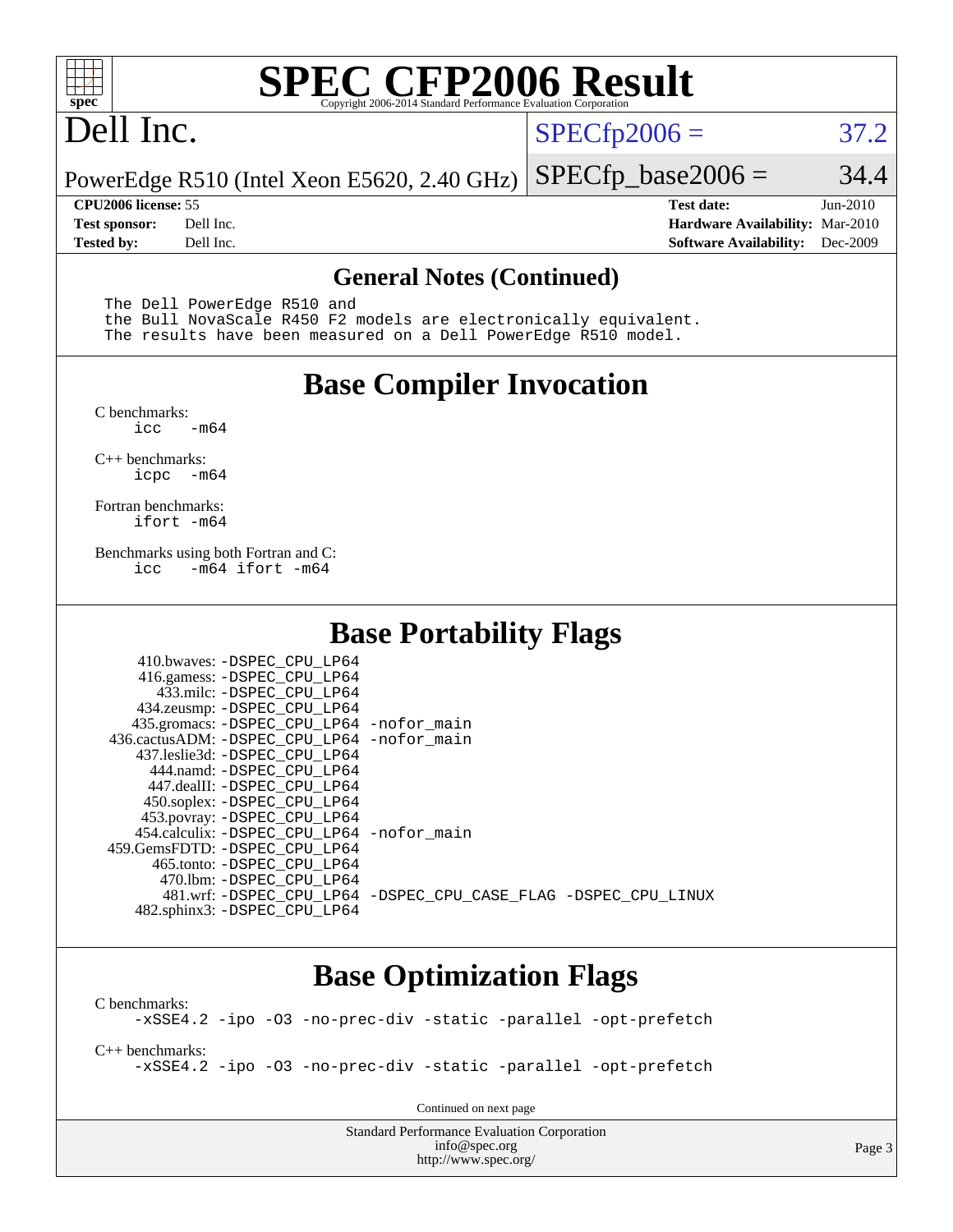

# **[SPEC CFP2006 Result](http://www.spec.org/auto/cpu2006/Docs/result-fields.html#SPECCFP2006Result)**

# Dell Inc.

 $SPECTp2006 = 37.2$ 

PowerEdge R510 (Intel Xeon E5620, 2.40 GHz)  $SPECTp\_base2006 = 34.4$ 

**[CPU2006 license:](http://www.spec.org/auto/cpu2006/Docs/result-fields.html#CPU2006license)** 55 **[Test date:](http://www.spec.org/auto/cpu2006/Docs/result-fields.html#Testdate)** Jun-2010 **[Test sponsor:](http://www.spec.org/auto/cpu2006/Docs/result-fields.html#Testsponsor)** Dell Inc. **[Hardware Availability:](http://www.spec.org/auto/cpu2006/Docs/result-fields.html#HardwareAvailability)** Mar-2010 **[Tested by:](http://www.spec.org/auto/cpu2006/Docs/result-fields.html#Testedby)** Dell Inc. **[Software Availability:](http://www.spec.org/auto/cpu2006/Docs/result-fields.html#SoftwareAvailability)** Dec-2009

## **[Base Optimization Flags \(Continued\)](http://www.spec.org/auto/cpu2006/Docs/result-fields.html#BaseOptimizationFlags)**

[Fortran benchmarks](http://www.spec.org/auto/cpu2006/Docs/result-fields.html#Fortranbenchmarks): [-xSSE4.2](http://www.spec.org/cpu2006/results/res2010q3/cpu2006-20100913-13219.flags.html#user_FCbase_f-xSSE42_f91528193cf0b216347adb8b939d4107) [-ipo](http://www.spec.org/cpu2006/results/res2010q3/cpu2006-20100913-13219.flags.html#user_FCbase_f-ipo) [-O3](http://www.spec.org/cpu2006/results/res2010q3/cpu2006-20100913-13219.flags.html#user_FCbase_f-O3) [-no-prec-div](http://www.spec.org/cpu2006/results/res2010q3/cpu2006-20100913-13219.flags.html#user_FCbase_f-no-prec-div) [-static](http://www.spec.org/cpu2006/results/res2010q3/cpu2006-20100913-13219.flags.html#user_FCbase_f-static) [-parallel](http://www.spec.org/cpu2006/results/res2010q3/cpu2006-20100913-13219.flags.html#user_FCbase_f-parallel) [-opt-prefetch](http://www.spec.org/cpu2006/results/res2010q3/cpu2006-20100913-13219.flags.html#user_FCbase_f-opt-prefetch)

[Benchmarks using both Fortran and C](http://www.spec.org/auto/cpu2006/Docs/result-fields.html#BenchmarksusingbothFortranandC): [-xSSE4.2](http://www.spec.org/cpu2006/results/res2010q3/cpu2006-20100913-13219.flags.html#user_CC_FCbase_f-xSSE42_f91528193cf0b216347adb8b939d4107) [-ipo](http://www.spec.org/cpu2006/results/res2010q3/cpu2006-20100913-13219.flags.html#user_CC_FCbase_f-ipo) [-O3](http://www.spec.org/cpu2006/results/res2010q3/cpu2006-20100913-13219.flags.html#user_CC_FCbase_f-O3) [-no-prec-div](http://www.spec.org/cpu2006/results/res2010q3/cpu2006-20100913-13219.flags.html#user_CC_FCbase_f-no-prec-div) [-static](http://www.spec.org/cpu2006/results/res2010q3/cpu2006-20100913-13219.flags.html#user_CC_FCbase_f-static) [-parallel](http://www.spec.org/cpu2006/results/res2010q3/cpu2006-20100913-13219.flags.html#user_CC_FCbase_f-parallel) [-opt-prefetch](http://www.spec.org/cpu2006/results/res2010q3/cpu2006-20100913-13219.flags.html#user_CC_FCbase_f-opt-prefetch)

**[Peak Compiler Invocation](http://www.spec.org/auto/cpu2006/Docs/result-fields.html#PeakCompilerInvocation)**

[C benchmarks](http://www.spec.org/auto/cpu2006/Docs/result-fields.html#Cbenchmarks):  $icc$   $-m64$ 

[C++ benchmarks:](http://www.spec.org/auto/cpu2006/Docs/result-fields.html#CXXbenchmarks) [icpc -m64](http://www.spec.org/cpu2006/results/res2010q3/cpu2006-20100913-13219.flags.html#user_CXXpeak_intel_icpc_64bit_bedb90c1146cab66620883ef4f41a67e)

[Fortran benchmarks](http://www.spec.org/auto/cpu2006/Docs/result-fields.html#Fortranbenchmarks): [ifort -m64](http://www.spec.org/cpu2006/results/res2010q3/cpu2006-20100913-13219.flags.html#user_FCpeak_intel_ifort_64bit_ee9d0fb25645d0210d97eb0527dcc06e)

[Benchmarks using both Fortran and C](http://www.spec.org/auto/cpu2006/Docs/result-fields.html#BenchmarksusingbothFortranandC): [icc -m64](http://www.spec.org/cpu2006/results/res2010q3/cpu2006-20100913-13219.flags.html#user_CC_FCpeak_intel_icc_64bit_0b7121f5ab7cfabee23d88897260401c) [ifort -m64](http://www.spec.org/cpu2006/results/res2010q3/cpu2006-20100913-13219.flags.html#user_CC_FCpeak_intel_ifort_64bit_ee9d0fb25645d0210d97eb0527dcc06e)

## **[Peak Portability Flags](http://www.spec.org/auto/cpu2006/Docs/result-fields.html#PeakPortabilityFlags)**

Same as Base Portability Flags

## **[Peak Optimization Flags](http://www.spec.org/auto/cpu2006/Docs/result-fields.html#PeakOptimizationFlags)**

[C benchmarks](http://www.spec.org/auto/cpu2006/Docs/result-fields.html#Cbenchmarks):

 $433 \text{.}$ milc:  $-xSSE4$ .  $2(pass 2)$  - $prof-gen(pass 1)$  - $ipo(pass 2)$  [-O3](http://www.spec.org/cpu2006/results/res2010q3/cpu2006-20100913-13219.flags.html#user_peakPASS2_CFLAGSPASS2_LDFLAGS433_milc_f-O3) $(pass 2)$ [-no-prec-div](http://www.spec.org/cpu2006/results/res2010q3/cpu2006-20100913-13219.flags.html#user_peakPASS2_CFLAGSPASS2_LDFLAGS433_milc_f-no-prec-div)(pass 2) [-static](http://www.spec.org/cpu2006/results/res2010q3/cpu2006-20100913-13219.flags.html#user_peakPASS2_CFLAGSPASS2_LDFLAGS433_milc_f-static)(pass 2) [-prof-use](http://www.spec.org/cpu2006/results/res2010q3/cpu2006-20100913-13219.flags.html#user_peakPASS2_CFLAGSPASS2_LDFLAGS433_milc_prof_use_bccf7792157ff70d64e32fe3e1250b55)(pass 2) [-ansi-alias](http://www.spec.org/cpu2006/results/res2010q3/cpu2006-20100913-13219.flags.html#user_peakOPTIMIZE433_milc_f-ansi-alias) 470.lbm: [-xSSE4.2](http://www.spec.org/cpu2006/results/res2010q3/cpu2006-20100913-13219.flags.html#user_peakPASS2_CFLAGSPASS2_LDFLAGS470_lbm_f-xSSE42_f91528193cf0b216347adb8b939d4107)(pass 2) [-prof-gen](http://www.spec.org/cpu2006/results/res2010q3/cpu2006-20100913-13219.flags.html#user_peakPASS1_CFLAGSPASS1_LDFLAGS470_lbm_prof_gen_e43856698f6ca7b7e442dfd80e94a8fc)(pass 1) [-ipo](http://www.spec.org/cpu2006/results/res2010q3/cpu2006-20100913-13219.flags.html#user_peakPASS2_CFLAGSPASS2_LDFLAGS470_lbm_f-ipo)(pass 2) [-O3](http://www.spec.org/cpu2006/results/res2010q3/cpu2006-20100913-13219.flags.html#user_peakPASS2_CFLAGSPASS2_LDFLAGS470_lbm_f-O3)(pass 2) [-no-prec-div](http://www.spec.org/cpu2006/results/res2010q3/cpu2006-20100913-13219.flags.html#user_peakPASS2_CFLAGSPASS2_LDFLAGS470_lbm_f-no-prec-div)(pass 2) [-static](http://www.spec.org/cpu2006/results/res2010q3/cpu2006-20100913-13219.flags.html#user_peakPASS2_CFLAGSPASS2_LDFLAGS470_lbm_f-static)(pass 2) [-prof-use](http://www.spec.org/cpu2006/results/res2010q3/cpu2006-20100913-13219.flags.html#user_peakPASS2_CFLAGSPASS2_LDFLAGS470_lbm_prof_use_bccf7792157ff70d64e32fe3e1250b55)(pass 2) [-parallel](http://www.spec.org/cpu2006/results/res2010q3/cpu2006-20100913-13219.flags.html#user_peakOPTIMIZE470_lbm_f-parallel) [-ansi-alias](http://www.spec.org/cpu2006/results/res2010q3/cpu2006-20100913-13219.flags.html#user_peakOPTIMIZE470_lbm_f-ansi-alias) [-auto-ilp32](http://www.spec.org/cpu2006/results/res2010q3/cpu2006-20100913-13219.flags.html#user_peakCOPTIMIZE470_lbm_f-auto-ilp32)  $482$ .sphinx3: basepeak = yes [C++ benchmarks:](http://www.spec.org/auto/cpu2006/Docs/result-fields.html#CXXbenchmarks) 444.namd: basepeak = yes 447.dealII: [-xSSE4.2](http://www.spec.org/cpu2006/results/res2010q3/cpu2006-20100913-13219.flags.html#user_peakPASS2_CXXFLAGSPASS2_LDFLAGS447_dealII_f-xSSE42_f91528193cf0b216347adb8b939d4107)(pass 2) [-prof-gen](http://www.spec.org/cpu2006/results/res2010q3/cpu2006-20100913-13219.flags.html#user_peakPASS1_CXXFLAGSPASS1_LDFLAGS447_dealII_prof_gen_e43856698f6ca7b7e442dfd80e94a8fc)(pass 1) [-ipo](http://www.spec.org/cpu2006/results/res2010q3/cpu2006-20100913-13219.flags.html#user_peakPASS2_CXXFLAGSPASS2_LDFLAGS447_dealII_f-ipo)(pass 2) [-O3](http://www.spec.org/cpu2006/results/res2010q3/cpu2006-20100913-13219.flags.html#user_peakPASS2_CXXFLAGSPASS2_LDFLAGS447_dealII_f-O3)(pass 2) [-no-prec-div](http://www.spec.org/cpu2006/results/res2010q3/cpu2006-20100913-13219.flags.html#user_peakPASS2_CXXFLAGSPASS2_LDFLAGS447_dealII_f-no-prec-div)(pass 2) [-static](http://www.spec.org/cpu2006/results/res2010q3/cpu2006-20100913-13219.flags.html#user_peakPASS2_CXXFLAGSPASS2_LDFLAGS447_dealII_f-static)(pass 2) [-prof-use](http://www.spec.org/cpu2006/results/res2010q3/cpu2006-20100913-13219.flags.html#user_peakPASS2_CXXFLAGSPASS2_LDFLAGS447_dealII_prof_use_bccf7792157ff70d64e32fe3e1250b55)(pass 2) [-unroll2](http://www.spec.org/cpu2006/results/res2010q3/cpu2006-20100913-13219.flags.html#user_peakOPTIMIZE447_dealII_f-unroll_784dae83bebfb236979b41d2422d7ec2) [-ansi-alias](http://www.spec.org/cpu2006/results/res2010q3/cpu2006-20100913-13219.flags.html#user_peakOPTIMIZE447_dealII_f-ansi-alias) [-scalar-rep-](http://www.spec.org/cpu2006/results/res2010q3/cpu2006-20100913-13219.flags.html#user_peakOPTIMIZE447_dealII_f-disablescalarrep_abbcad04450fb118e4809c81d83c8a1d) [-auto-ilp32](http://www.spec.org/cpu2006/results/res2010q3/cpu2006-20100913-13219.flags.html#user_peakCXXOPTIMIZE447_dealII_f-auto-ilp32)

Continued on next page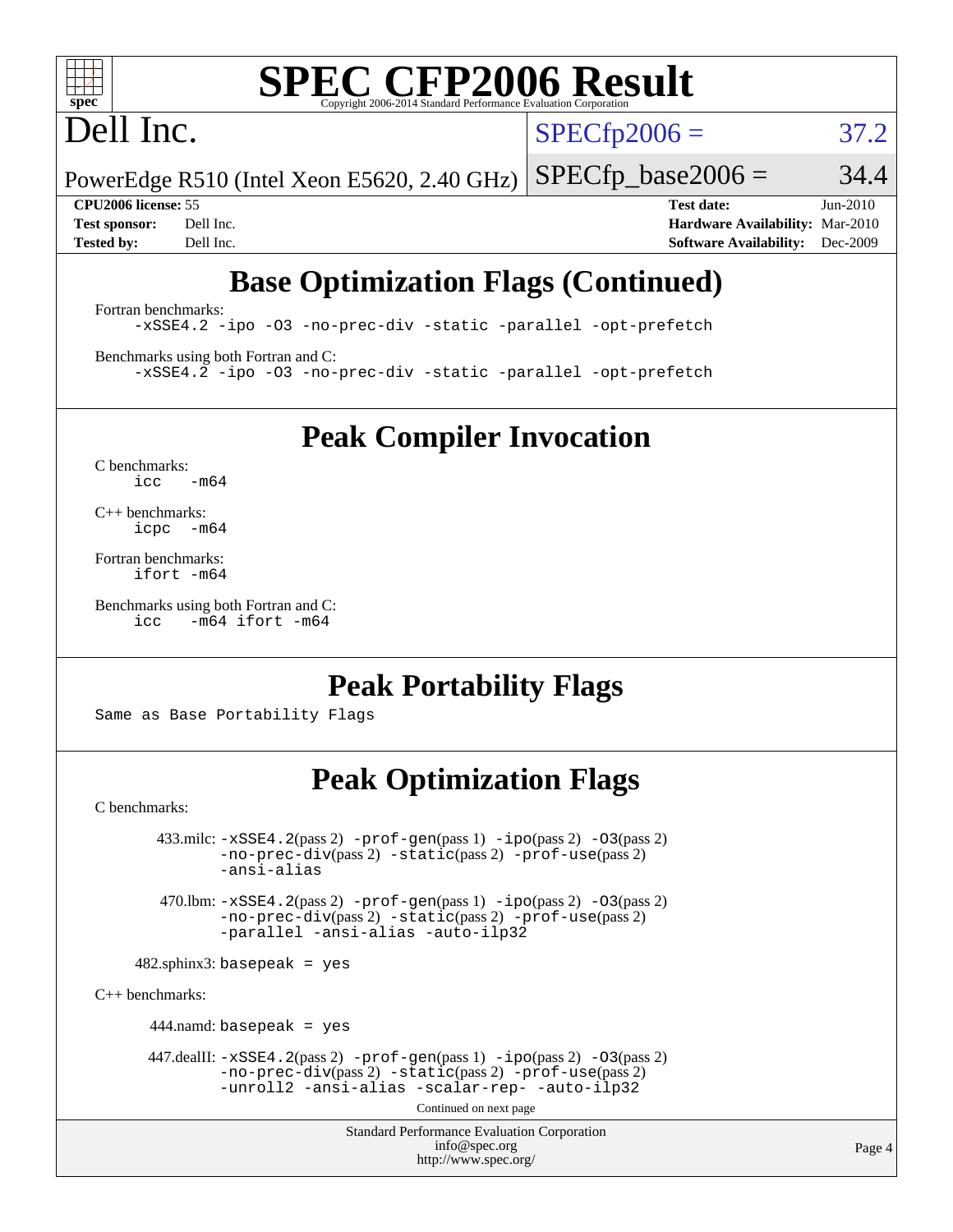| $spec^*$                                                                                                                                                                             | <b>SPEC CFP2006 Result</b><br>Copyright 2006-2014 Standard Performance Evaluation Corporation                                                                                                         |                      |                                                                                       |                      |
|--------------------------------------------------------------------------------------------------------------------------------------------------------------------------------------|-------------------------------------------------------------------------------------------------------------------------------------------------------------------------------------------------------|----------------------|---------------------------------------------------------------------------------------|----------------------|
| Dell Inc.                                                                                                                                                                            |                                                                                                                                                                                                       | $SPECfp2006 =$       |                                                                                       | 37.2                 |
|                                                                                                                                                                                      | PowerEdge R510 (Intel Xeon E5620, 2.40 GHz)                                                                                                                                                           | $SPECfp\_base2006 =$ |                                                                                       | 34.4                 |
| CPU2006 license: 55<br><b>Test sponsor:</b><br>Dell Inc.<br><b>Tested by:</b><br>Dell Inc.                                                                                           |                                                                                                                                                                                                       |                      | <b>Test date:</b><br>Hardware Availability: Mar-2010<br><b>Software Availability:</b> | Jun-2010<br>Dec-2009 |
|                                                                                                                                                                                      | <b>Peak Optimization Flags (Continued)</b>                                                                                                                                                            |                      |                                                                                       |                      |
|                                                                                                                                                                                      | 450.soplex: -xSSE4.2(pass 2) -prof-gen(pass 1) -ipo(pass 2) -03(pass 2)<br>$-no-prec-div(pass 2) -static(pass 2) -prof-use(pass 2)$<br>-opt-malloc-options=3 -auto-ilp32                              |                      |                                                                                       |                      |
|                                                                                                                                                                                      | $453.$ povray: $-xSSE4.2(pass 2) -prof-gen(pass 1) -ipo(pass 2) -03(pass 2)$<br>-no-prec-div(pass 2) -static(pass 2) -prof-use(pass 2)<br>-unroll4 -ansi-alias                                        |                      |                                                                                       |                      |
| Fortran benchmarks:                                                                                                                                                                  |                                                                                                                                                                                                       |                      |                                                                                       |                      |
|                                                                                                                                                                                      | 410.bwaves: -xSSE4.2 -ipo -03 -no-prec-div -static -opt-prefetch<br>-parallel                                                                                                                         |                      |                                                                                       |                      |
|                                                                                                                                                                                      | 416.gamess: $-xSSE4$ . 2(pass 2) $-prof-gen(pass 1) -ipo(pass 2) -03(pass 2)$<br>$-no\text{-prec-div}(pass 2)$ $-static(pass 2)$ $-prot\text{-use}(pass 2)$<br>-unroll2 -Ob0 -ansi-alias -scalar-rep- |                      |                                                                                       |                      |
|                                                                                                                                                                                      | $434$ .zeusmp: basepeak = yes                                                                                                                                                                         |                      |                                                                                       |                      |
|                                                                                                                                                                                      | $437$ .leslie3d: basepeak = yes                                                                                                                                                                       |                      |                                                                                       |                      |
|                                                                                                                                                                                      | 459. GemsFDTD: -xSSE4. 2(pass 2) -prof-gen(pass 1) -ipo(pass 2) -03(pass 2)<br>-no-prec-div(pass 2) -static(pass 2) -prof-use(pass 2)<br>-unroll2 - Ob0 - opt-prefetch - parallel                     |                      |                                                                                       |                      |
|                                                                                                                                                                                      | $465$ .tonto: $-xSSE4$ . $2(pass 2)$ -prof-gen(pass 1) -ipo(pass 2) -03(pass 2)<br>-no-prec-div(pass 2) -static(pass 2) -prof-use(pass 2)<br>-inline-calloc -opt-malloc-options=3 -auto -unroll4      |                      |                                                                                       |                      |
|                                                                                                                                                                                      | Benchmarks using both Fortran and C:                                                                                                                                                                  |                      |                                                                                       |                      |
|                                                                                                                                                                                      | 435.gromacs: $-xSSE4$ . 2(pass 2) $-prof$ -gen(pass 1) $-ipo$ (pass 2) $-O3$ (pass 2)<br>$-no-prec-div(pass 2) -static(pass 2) -prof-use(pass 2)$<br>-opt-prefetch -auto-ilp32                        |                      |                                                                                       |                      |
| 436.cactusADM: -xSSE4.2(pass 2) -prof-gen(pass 1) -ipo(pass 2) -03(pass 2)<br>-no-prec-div(pass 2) -static(pass 2) -prof-use(pass 2)<br>-unroll2 -opt-prefetch -parallel -auto-ilp32 |                                                                                                                                                                                                       |                      |                                                                                       |                      |
|                                                                                                                                                                                      | 454.calculix: -xSSE4.2 -ipo -03 -no-prec-div -static -auto-ilp32                                                                                                                                      |                      |                                                                                       |                      |
|                                                                                                                                                                                      | 481.wrf: Same as 454.calculix                                                                                                                                                                         |                      |                                                                                       |                      |
|                                                                                                                                                                                      | The flags file that was used to format this result can be browsed at<br>http://www.spec.org/cpu2006/flags/Intel-icll.1-linux64-revE.20100330.html                                                     |                      |                                                                                       |                      |